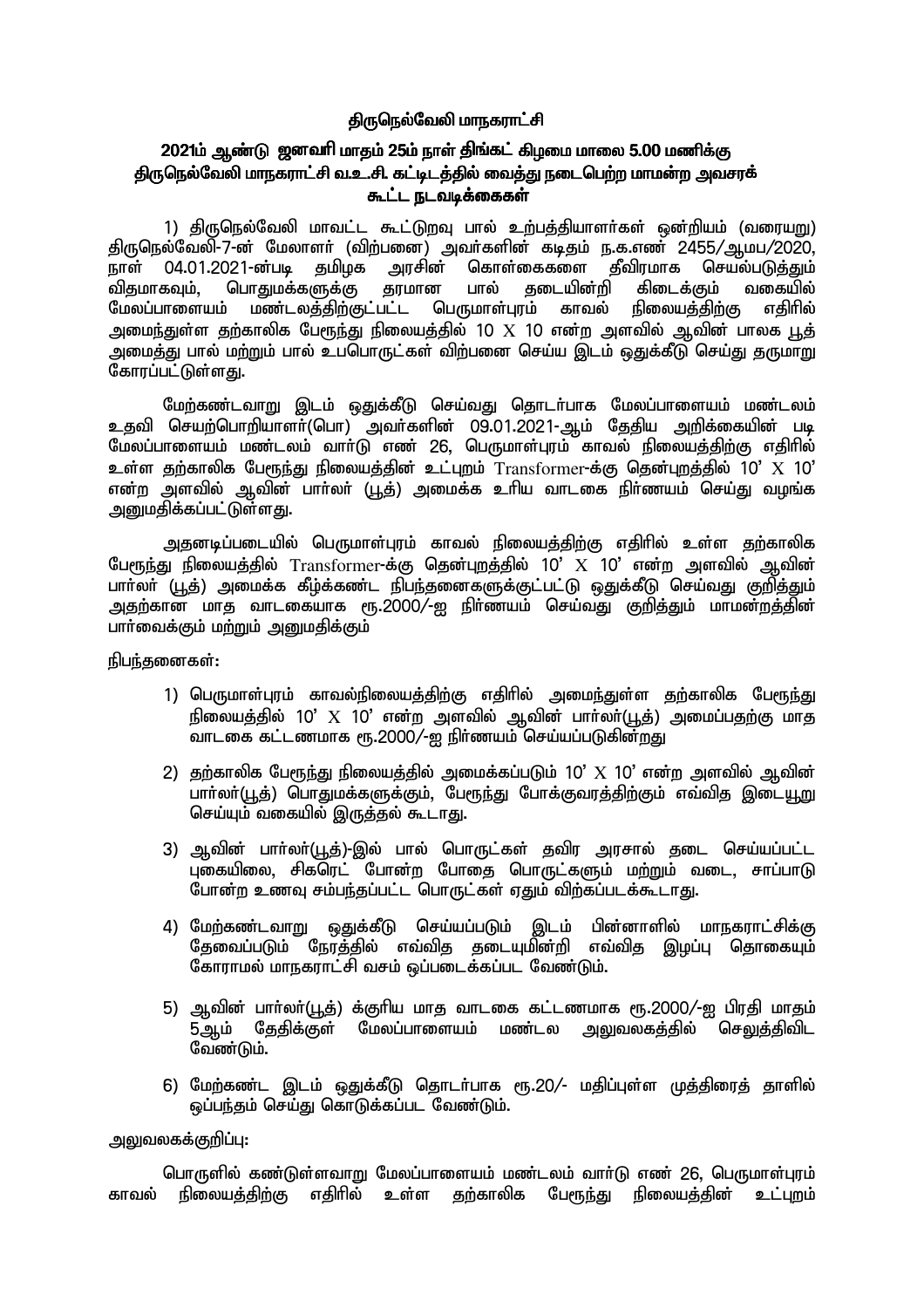Transformer-க்கு தென்புறத்தில் 10'  $X$  10' என்ற அளவில் ஆவின் பார்லர் (பூத்) அமைக்க உரிய நிபந்தனைகளுக்குட்பட்டு ஒதுக்கீடு செய்வது குறித்தும் அதற்கான மாத வாடகையாக ரூ.2000/-ஐ நிர்ணயம் செய்வது குறித்தும் மாமன்றம் பார்வையிட்டு அனுமதிக்கலாம்.

தீர்மானம் எண் $212$ :

அலுவலகக் குறிப்பு அங்கீகரிக்கப்படுகிறது

(கோப்பு எண் இ1/160/2021-மே.பா.)

2) திருநெல்வேலி மாநகராட்சி, பாளையங்கோட்டை மண்டலத்திற்குட்பட்ட வார்டு 18-ல் ஆரோக்கியநாதபுரம் பகுதியில் உள்ள பொது மக்கள் இரண்டு பொது குழாய்கள் புதியதாக ு,<br>அமைத்து கொடுக்க 06.10.2020-ம் தேதிய மனுவில் கோரியுள்ளார்கள். மேற்கண்ட பகுதியில் ு.<br>வாமும் பொது மக்கள் வறுமைக் கோட்டிற்கு கீழ் 300 குடும்பங்கள் வாழும் பகுதயாகவும். அன்றாட கூலித் தொழில் செய்யும் கொத்தனார், எலக்ட்ரீசியன், பெயின்டர் போன்ற பணிகள் செய்யும் மக்களை கொண்ட பொருளாதாரத்தில் பின்தங்கிய பகுதியாகும். இப்பகுதியில் ஏற்கனவே உள்ள பொது குழாய்கள் போதுமானதாக இல்லை. இப்பகுதிக்கு காலை 6.00 மணி முதல் 7.00 மணி வரையில் குடிநீர் விநியோகம் செய்யப்படுகின்றது. மேற்கண்ட பொது மக்கள் ்<br>வெகு சீக்கிரமே வேலைக்கு செல்வதால் பொது மக்களின் கோரிக்கையினை ஏ<u>ற்று</u> மேலும் <u>ொண்டு பொகு குமாய்கள் அமைக்கவம். பொகு குமாய் அமைக்க அகும் உக்கேச செலவினம் </u>  $\overline{r}$ ந. 16,000/-க்கும் மாமன்றத்தின் அனுமதிக்கும் பார்வைக்கும் வைக்கப்படுகிறது.

அலுவலகக் குறிப்பு:

மேற்கண்ட ஆரோக்கியநாதபுரம் பகுதி வாழ் பொது மக்கள்வறுமை கோட்டிற்கு கீழ் வாமும் கூலித் தொழிலாளர்களின் கோரிக்கையினை ஏற்று இரண்டு பொது குழாய்கள் அமைக்கவும், அதற்கான செலவினம் ரூ.16,000/-க்கும் நிர்வாக அறுமதியும் மாமன்றம் ஒப்புதலும் வழங்கலாம்.

கீர்மானம் எண் $213:$ 

<u>அலு</u>வலகக் குறிப்பு அங்கீகரிக்கப்படுகிறது

3) திருநெல்வேலி மாநகராட்சியில் ஒருங்கிணைந்த நகர்ப்புற மேம்பாட்டுத் கிட்ட நிகி  $2020$ -21-ன் கீழ் (IUDM 2020-21) 1.வார்டு எண்.19 றான்சன்நகர் 1வது மெயின் சாலையில் கார்த்தளம் அமைத்தல் 2.வார்டு எண்.19 ஜான்சன்நகர் 2வது மெயின் சாலையில் தார்த்தளம் அமைத்தல் 3.வாா்டு எண்.19 ஜான்சன்நகா் 4வது மெயின் சாலையில் தாா்த்தளம் அமைத்தல் 4.வார்டு எண்.26 காமராஜர் சாலையில் இருந்து சாராள் தக்கர் கல்லூரி வளாகம் வரையுள்ள 80 அடி கிட்டச்சாலையில் ருகார்க்களம் அமைக்கல் 5.இாாமையன்பட்டி உாக்கிடங்கு சாலையில் தார்த்தளம் அமைத்தல் 6.வார்டு எண்.47 கக்கன்ஜிநகர், கைவினைஞர்நகர், லெட்சுமிநகர், .<br>தங்கலெட்சுமிநகர் மற்றும் வார்டு எண்.50 அமராவதி நகர் சாலையில் தார்த்தளம் அமைத்தல்<br>பணிக்கு ளூ.4.40 கோடி மகிப்பீட்டில் மேற்கொள்வகற்கு G.O.(D).No.303 Municipal  $m<sub>5</sub>$ .4.40 கோடி மதிப்பீட்டில் மேற்கொள்வதற்கு  $G.O.(D)$ . $No.303$  Municipal Administration & Water Supply (MA2)  $\overline{B}$ ராள் 09.09.2020ல் ரூ.4.40 கோடிக்கு நிர்வாக அனுமதி வழங்கப்பட்டதின்படியும், முதன்மை தலைமைப் பொறியாளா் நகராட்சி நிா்வாக ஆணையா் ் அலுவலகம், சென்னை அவர்களின் செயல்முறை ஆணை ந.க.எண். $15089-18/2020/\overline{\mathrm{DO2}}$  நாள் 19.09.2020ல் தொழில் நுட்ப அனுமதி வழங்கப்பட்டதின் படியும் மேற்படி திட்டப்பணியினை மேற்கொள்வதற்கு ஒப்பந்தப்புள்ளி அறிவிப்பு எண்: 24/2020-21-ன் படி அகில இந்திய அளவில் The Hindu ஆங்கில நாளிதழிலும் மற்றும் மாநில அளவில் இந்து தமிழ் நாளிதழில் 24.09.2020 அன்றும் மாநில ஒப்பந்தப்புள்ளி செய்தி மலரில் 01.10.2020 அன்று ஒப்பந்தப்புள்ளி அறிவிப்பு பிரசுரம் செய்துள்ளதின்படி 28.10.2020ல் ஒப்பந்தப்புள்ளி கோரப்பட்டு பின்னர் நிர்வாக காரணங்களால் ஒப்பந்தப்புள்ளி பெறப்படும் நாள் 17.11.2020 வரை நீட்டிக்கப்பட்டு ஒப்பந்தப்புள்ளி கோரியதில் (1) மெசர்ஸ்.முத்துமணிகண்டன்  $\,\&$  கோ (2) திரு.S.வெள்ளப்பாண்டி .<br>(3) திரு.I.கணபதி மற்றும் (4) திரு.KMA Nizam Mohideen ஆகிய நான்கு ஒப்பந்தக்காரா்களிடம்<br>இருந்து - ஒப்பந்தப்புள்ளிகள் - பெறப்பட்டது. - மேற்படி - ஒப்பந்தப்புள்ளிகளின் - தொழில்நுட்ப இருந்து ஒப்பந்தப்புள்ளிகள் பெறப்பட்டது. மேற்படி ஒப்பந்தப்புள்ளிகளின் தகுதிகள் குறித்து ஒப்பந்தப்புள்ளி கூர்ந்தாய்வுக் குழுவால் 18.11.2020 -ல் திறக்கப்பட்டு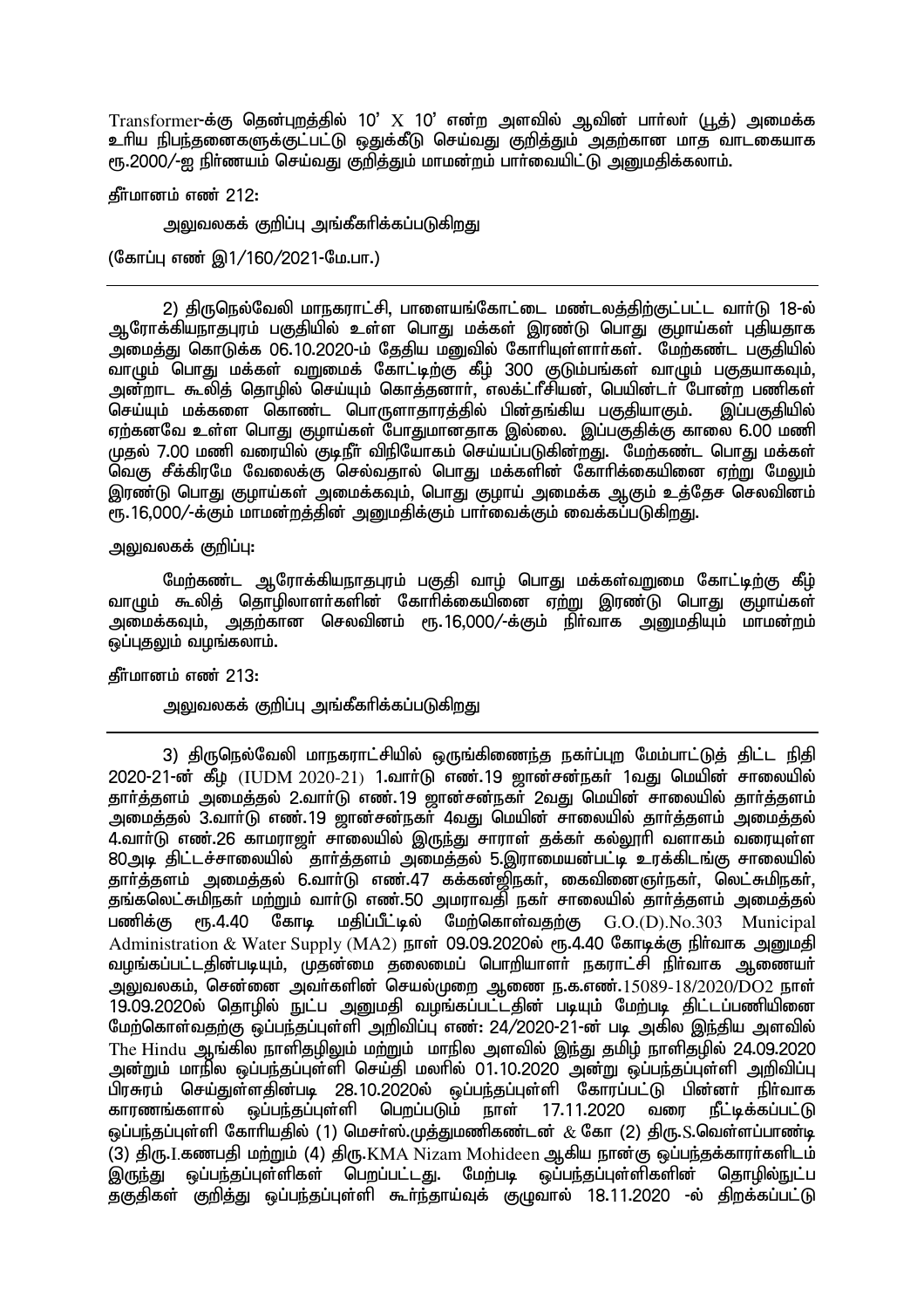பரிசீலனை செய்யப்பட்டதில் திரு.KMA Nizam Mohideen ஒப்பந்தக்காரரின் ஒப்பந்தப்புள்ளி <u>தொழில் நு</u>ட்ப தகுதி தொடா்பான ஒப்பந்தப்புள்ளி நிபந்தனைகளை பூா்த்தி செய்யாததால் ஒப்ப்நதப்புள்ளி கூா்ந்தாய்வுக் குழு கூட்ட நடவடிக்கை நாள் 26.11.2020 <mark>ன்படி திரு.KMA</mark><br>Nizam Mohideen ஒப்பந்தக்காராின் ஒப்பந்தப்புள்ளி நிராகாிக்கப்பட்டது. மீதமுள்ள Nizam Mohideen ஒப்பந்தக்காரரின் ஒப்பந்தப்புள்ளி நிராகரிக்கப்பட்டது. மீதமுள்ள ஒப்பந்தப்புள்ளிகளான  $\v(1)$  மெசா்ஸ்.முத்து மணிகண்டன்  $\&$  கோ (2) திரு.S.வெள்ளப்பாண்டி மற்றும் (3) திரு.I.கணபதி ஆகிய ஒப்பந்தக்காரா்களின் ஒப்பந்தப்புள்ளிகள் தொழில் நுட்ப தகுதி தொடர்பான நிபந்தனைகளை பூர்த்தி செய்தமையால் (1) மெசர்ஸ்.முத்து மணிகண்டன்  $\&$  கோ ் திரு. S.வெள்ளப்பாண்டி மற்றும் (3) திரு. I.கணபதி ஆகிய ஒப்பந்தக்காரா்களின் விலை ்அட்டவணைகள் 03.12.2020ம் தேதியன்று திறக்கப்பட்டு ஒப்புநோக்கு பட்டியல் தயார் செய்யப்பட்டு அதன் விபரம் வருமாறு:-

| வ. | பணியின் பெயர்                          | துறையின்         | மெசா்ஸ்.முத்து   | திரு S.வெள்ளப்   | திரு. <u>[</u> ,கணபதி |
|----|----------------------------------------|------------------|------------------|------------------|-----------------------|
| எ  |                                        | ஒப்பந்தப்புள்ளி  | மணிகண்டன் $\&$   | பாண்டி           | ஒப்பந்தக்காராின்      |
| ண் |                                        | மதிப்பு          | கோ               | ஒப்பந்தக்        | ஒப்பந்தப்புள்ளி       |
|    |                                        |                  | நிறுவனத்தின்     | காரரின்          | மதிப்பு               |
|    |                                        |                  | ஒப்பந்தப்புள்ளி  | ஒப்பந்தப்புள்ளி  |                       |
|    |                                        |                  | மதிப்பு          | மதிப்பு          |                       |
| 1  | திருநெல்வேலி                           |                  |                  |                  |                       |
|    | மாநகராட்சியில்                         |                  |                  |                  |                       |
|    | <u>ஒருங்கிணைந்த</u>                    |                  |                  |                  |                       |
|    | நகர்ப்புற                              |                  |                  |                  |                       |
|    | மேம்பாட்டுத் திட்ட                     |                  |                  |                  |                       |
|    | நிதி 2020-21-ன் கீழ                    |                  |                  |                  |                       |
|    | $2020 - 21$<br>(IUDM                   |                  |                  |                  |                       |
|    | 1.வாா்டு<br>எண். 19                    |                  |                  |                  |                       |
|    | ஜான்சன்நகர் 1வது                       |                  |                  |                  |                       |
|    | சாலையில்<br>மெயின்                     |                  |                  |                  |                       |
|    | தார்த்தளம்                             |                  |                  |                  |                       |
|    | அமைத்தல் 2 வாா்டு                      |                  |                  |                  |                       |
|    | எண். 19                                |                  |                  |                  |                       |
|    | ஜான்சன்நகர் 2வது<br>சாலையில்<br>மெயின் |                  |                  |                  |                       |
|    |                                        |                  |                  |                  |                       |
|    | தார்த்தளம்<br>அமைத்தல் 3.வாா்டு        |                  |                  |                  |                       |
|    | எண். 19                                |                  |                  |                  |                       |
|    | <b>ஜான்சன்நகர் 4வது</b>                |                  |                  |                  |                       |
|    | சாலையில்<br>மெயின்                     | ரு.4,35,44,659/- | ரு.4,57,46,581/- | ரு.4,61,47,069/- | ரு.4,68,63,816/-      |
|    | தார்த்தளம்                             |                  |                  |                  |                       |
|    | அமைத்தல் 4.வாா்டு                      |                  |                  |                  |                       |
|    | எண்.26<br>காமராஜா்                     |                  |                  |                  |                       |
|    | சாலையில்<br>இருந்து                    |                  |                  |                  |                       |
|    | சாராள்<br>தக்கர்                       |                  |                  |                  |                       |
|    | கல்லூரி<br>வளாகம்                      |                  |                  |                  |                       |
|    | வரையுள்ள<br>80அடி                      |                  |                  |                  |                       |
|    | திட்டச்சாலையில்                        |                  |                  |                  |                       |
|    | தார்த்தளம்                             |                  |                  |                  |                       |
|    | அமைத்தல்                               |                  |                  |                  |                       |
|    | 5.இராமையன்பட்டி                        |                  |                  |                  |                       |
|    | உரக்கிடங்கு                            |                  |                  |                  |                       |
|    | சாலையில்                               |                  |                  |                  |                       |
|    | தார்த்தளம்                             |                  |                  |                  |                       |
|    | அமைத்தல் 6.வாா்டு                      |                  |                  |                  |                       |
|    | எண்.47                                 |                  |                  |                  |                       |
|    | கக்கன்ஜிநகர்,                          |                  |                  |                  |                       |
|    | கைவினைஞா்நகா்,                         |                  |                  |                  |                       |
|    | லெட்சுமிநகர்,                          |                  |                  |                  |                       |
|    | தங்கலெட்சுமிநகர்                       |                  |                  |                  |                       |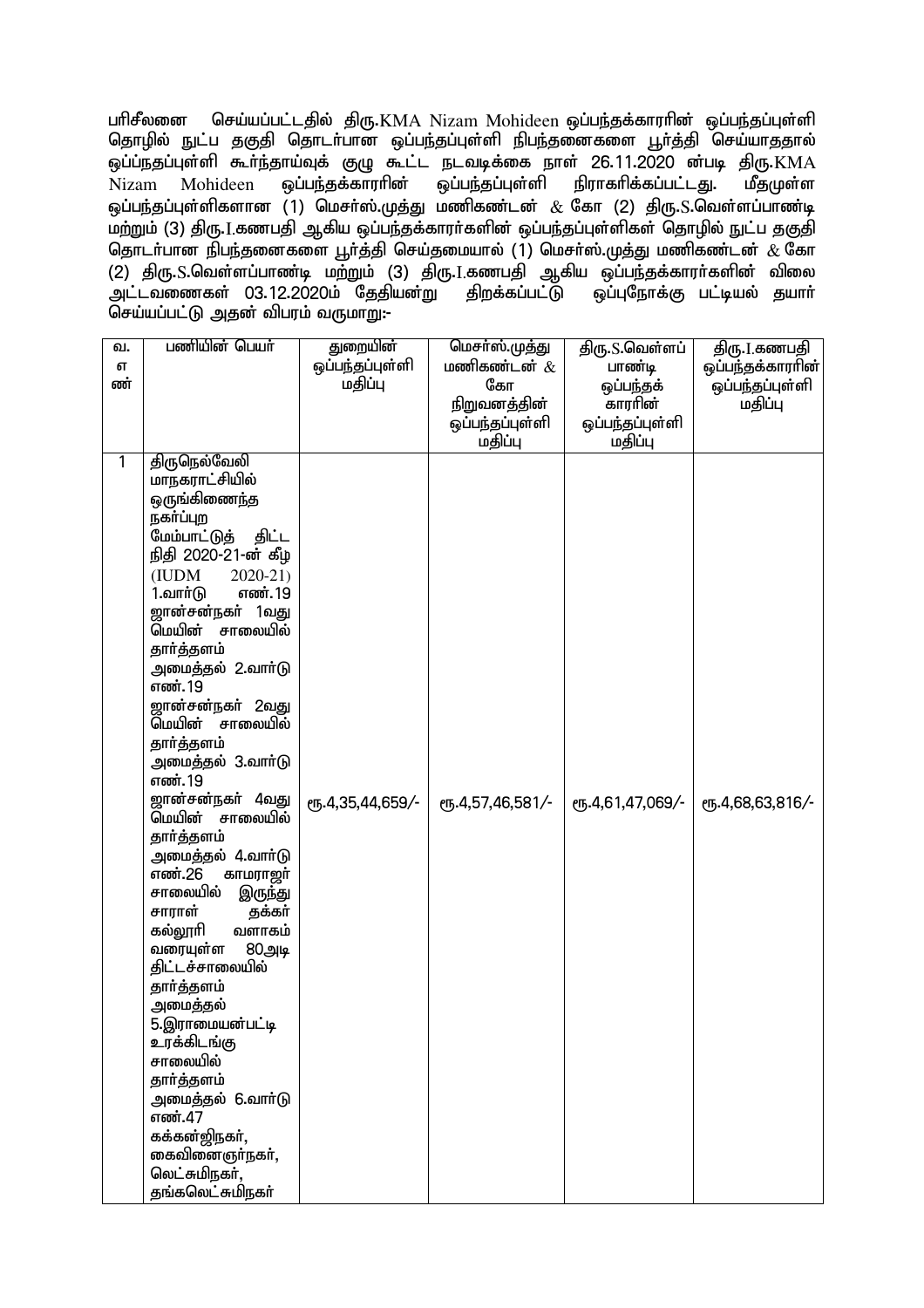| வாா்டு<br>மற்றும்<br>எண்.50<br>அமராவதி<br>சாலையில்<br>நகர்<br>தார்த்தளம்<br>அமைத்தல் |                 |                 |                 |
|--------------------------------------------------------------------------------------|-----------------|-----------------|-----------------|
|                                                                                      | $5.06\%$        | 5.98%           | $7.62\%$        |
|                                                                                      | மதிப்பீட்டை விட | மதிப்பீட்டை விட | மதிப்பீட்டை விட |
|                                                                                      | அதிகம்          | அதிகம்          | அதிகம்          |

<u>ஒ</u>ப்பந்தப்புள்ளி கூர்ந்தாய்வுக்குமு மேற்கண்ட ஒப்பந்தப்புள்ளிகளில் குறைவான லப்பந்தப்புள்ளி கொடுள்ள மெசர்ஸ்.முக்குமணிகண்டன் $\&$ கோ நிறுவனக்கின் லப்பந்தப்புள்ளி தொகை ரூ.4,57,46,581/- ஆனது மதிப்பீட்டைவிட 5.06 $\%$  அதிகமாக உள்ளதால் இது ஏற்கதக்கதல்ல என கருதி ஒப்பந்ததாரரை விலைகுறைப்பு பேச்சு வார்த்தைக்கு அமைக்க 11.12.2020 அன்று கடிதம் அனுப்பப்பட்டது. அதன் பின்னா் ஒப்பந்ததாரா் தமது 16.12.2020-ம்<br>தேதிய கடிதத்தில், இவ்வலுவலகத்திலிருந்து விலைக்குறைப்பு பேச்சு வாா்த்தைக்கு தேதிய கடிதத்தில், இவ்வலுவலகத்திலிருந்து விலைக்குறைப்பு பேச்சு வார்த்தைக்கு அழைக்கப்பட்டதனை ஏற்று ஏற்கனவே ஒப்பந்தப்புள்ளியில் கொடுத்த மதிப்பீட்டைவிட 5.06 $\%$ அதிகமான விலைவிகிதத்திலிருந்து குறைத்து மதிப்பீட்டை விட 4.90 $\%$  அதிகமான ்.<br>விலைவிகிகக்கில் மேற்படி பணியை செய்ய ஒப்புக்கொண்டுள்ளாா். இருப்பினும் ஓப்பந்தப்புள்ளி கூர்ந்தாய்வுக்குழு மெசர்ஸ்.முத்து மணிகண்டன் $\&$ கோ நிறுவனத்தின் முதலாவது<br>விலைக்குறைப்பு பேச்சுவார்த்தையில் கொடுத்துள்ள தொகை ரூ.4.56.78.348/- ஆனது <u>விலைக்குறைப்பு பேச்சுவார்த்தையில் கொடுத்து</u>ள்ள தொகை மதிப்பீட்டை விட 4.90 $\%$  அதிகமாக உள்ளதால் ஒப்பந்ததாரரை மீண்டும் விலைகுறைப்பு பேச்சு வார்த்தைக்கு அழைக்க 22.12.2020 அன்று கடிதம் அனுப்பப்பட்டது. அதன் பின்னர் <u>ஓப்பந்த</u>தாரா் தமது 30.12.2020-ம் தேதிய கடிதத்தில் தற்போது சாலை அமைக்க தேவையான .<br>பொருட்கள், எரிபொருள் மற்றும் போக்குவரத்து செலவினம் அதிகமாகி விட்டபடியாலும், மேலும் விலைக்குறைப்பு செய்ய இயலாது என இறுகியாகவும், முடிவாகவும் தெரிவித்துள்ளார்.

எனவே, 04.01.2021-ம் தேதிய ஒப்பந்தப்புள்ளி கூர்ந்தாய்வுக் குழு கூட்ட<br>க்கையில் மெசர்ஸ்.முக்கமணிகண்டன்.&கோ நிறுவனக்கின் இாண்டாவகு நடவடிக்கையில் மெசர்ஸ்.முக்குமணிகண்டன் $\alpha$ கோ நிறுவனக்கின் இரண்டாவகு விலைக்குறைப்பு பேச்சு வார்த்தைக்குப் பின் வரும் ஒப்பந்தப்புள்ளி மதிப்பு ரூ.4,56,78,348/-ஆனது மதிப்பீட்டை விட 4.90 $\%$  கூடுதலான ஒப்பந்தப்புள்ளியை மாமன்றம் முடிவு செய்யலாம் என பரிந்துரை செய்துள்ளதின்படி மாமன்றத்தின் அறைகிிக்கும் முடிவிற்கும்.

## அலுவலகக் குறிப்பு:

அ) நிருநெல்வேலி மாநகராட்சியில் ஒருங்கிணைந்த நகர்ப்புற மேம்பாட்டுத் திட்ட நிதி 2020-21-d; fPo<!(IUDM 2020-21\*!1.thh;L vz;.19 [hd;rd;efh; 1tJ nkapd; rhiyapy; jhh;j;jsk; mikj;jy; 2.thh;L vz;.19 [hd;rd;efh; 2tJ nkapd; rhiyapy; jhh;j;jsk; அமைத்தல் 3.வார்டு எண்.19 ஜான்சன்நகர் 4வது மெயின் சாலையில் தார்த்தளம் அமைத்தல் 4.வார்டு எண்.26 காமராஜர் சாலையில் இருந்து சாராள் தக்கர் கல்லூரி வளாகம் வரையள்ள 80அடி திட்டச்சாலையில் தார்த்தளம் அமைத்தல் 5.இராமையன்பட்டி உரக்கிடங்கு சாலையில் தார்த்தளம் அமைத்தல் 6.வார்டு எண்.47 கக்கன்ஜிநகர், கைவினைஞர்நகர், லெட்சுமிநகர், ்தங்கலெட்சுமிநகர் மற்றும் வார்டு எண்.50 அமராவதி நகர் சாலையில் தார்த்தளம் அமைத்தல் பணி அத்தியாவசியமான பணியாக இருப்பதாலும், திட்டப்பணியாக இருப்பதாலும், பொதுமக்கள் நலன் கருதி மேற்படி பணியினை மேற்கொள்ள வேண்டியிருப்பதாலும், தமிழ்நாடு நகா்ப்புற உள்ளாட்சிகளுக்கான பொறியியல் நடைமுறை நூல் தொகுப்பு-1, அத்தியாயம் 2, உட்பிரிவு  $2.7.2$ -ன்படி ஒப்பந்தப்புள்ளி முதல் அழைப்பில் கூட மதிப்பீட்டை விட 5 $\%$  வரை கூடுதலாக பெறப்படும் ஒப்பந்தப்புள்ளிகளை ஒப்புக் கொள்வதற்கு மாமன்றம் அனுமதிக்கலாம் என வழிவகை செய்யப்பட்டுள்ளதாலும், 04.01.2021-ம் தேதிய ஒப்பந்தப்புள்ளி கூர்ந்தாய்வுக் குழு  $\tilde{\theta}_k$ ட்ட நடவடிக்கையில் மெசர்ஸ்.முக்கு மணிகண்டன்  $\&$  கோ நிறுவனக்கின் இறுகியான விலைக்குறைப்பு பேச்சுவார்க்கைக்குப் பின் வரும் ஒப்பந்தப்புள்ளி மகிப்பு ரூ.4.56.78.348/-ஆனது மகிப்பீட்டை விட 4.90 $\%$  கூடுகலான ஒப்பந்தப்புள்ளியை மாமன்றம் முடிவு செய்யலாம் என பரிந்துரை செய்துள்ளதின்படி மாமன்றம் ஒப்புக் கொண்டு அனுமதிக்கலாம்.